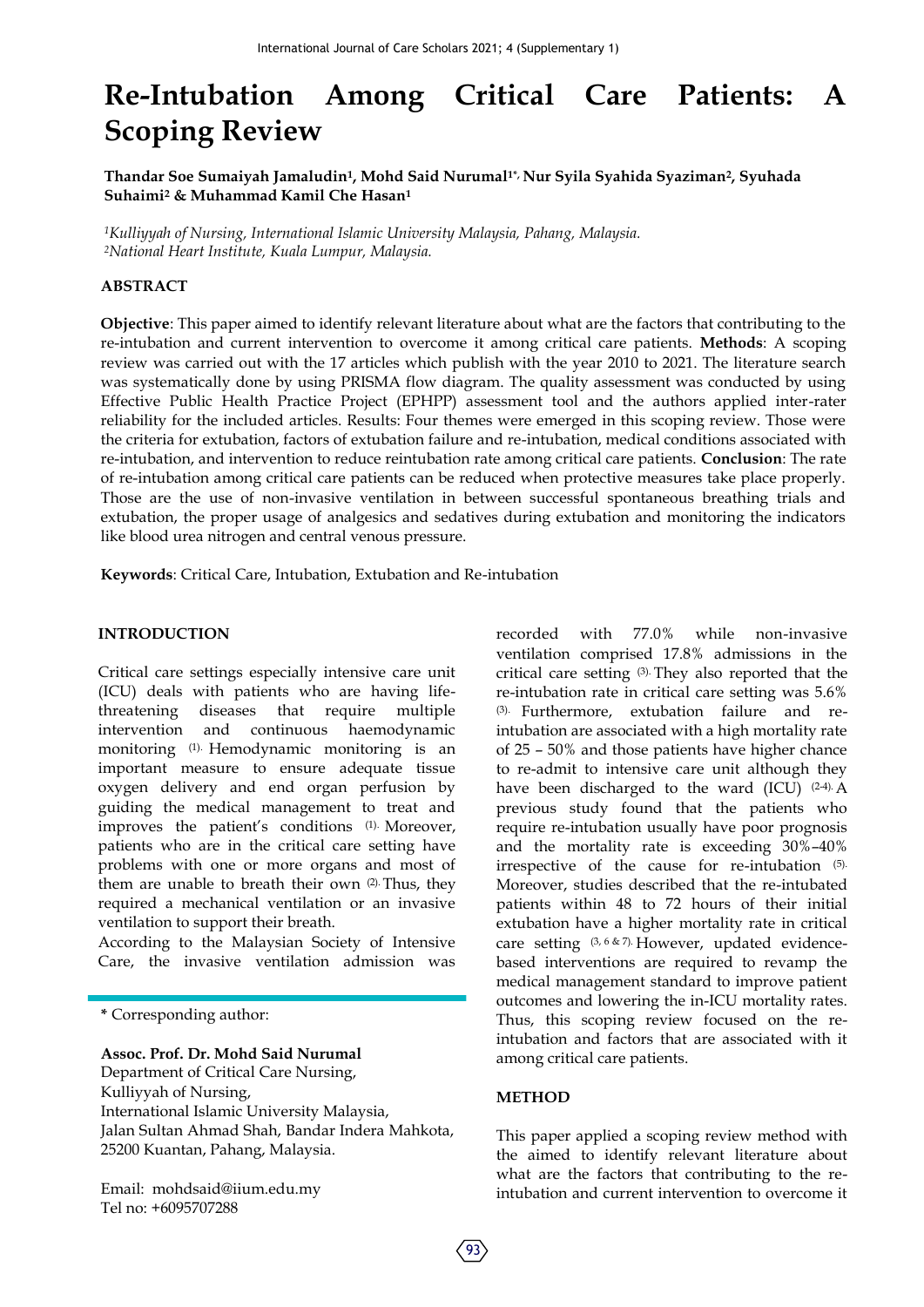among critical care patients.

#### **FINDINGS**

### **Literature search strategies**

The articles included in this review were retrieved from the EBSCO, ProQuest, Scopus, NCBI and BMJ databases. Using Boolean phrase and the keywords used were "ICU OR critical care setting OR critical care unit", "reintubation AND extubation", "factor OR reason OR issue OR problem". The inclusion criteria for this review were the studies that conducted for extubation and reintubation procedure occur in critical care settings, the studied that published between the year 2015-2020, full-text articles, the studied that published in English language.

### **Literature search outcomes**

The searching of literature was systematically done by using PRISMA flow diagram in this scoping review. A total of 1,973,965 articles from ProQuest, 200,446 articles from EBSCOhost Discovery, 8711 articles from Scopus, 533 articles from BMJ Journal and 5395 articles from NCBI were found at initial phase. Further screening process was done by the author and confirmed with the team members for quality assessment of the included articles. A total of 17 articles were chosen to be included in this scoping review and further analysis was carried out. Figure 1 shows the review of the literature process based on the PRISMA flow diagram.

## **Quality assessment**

All the included 17 articles were screened by two authors independently. Disagreements were resolved between the two authors and if it was not solved other team members were also called for discussion in the review process. The authors used the key criteria for the quality assessment of the selected articles. Those were selection bias, study design, confounders, blinding, data collection methods, withdrawals and dropouts, intervention integrity, findings and recommendations for future study. The quality assessment was conducted by using Effective Public Health Practice Project (EPHPP) assessment tool and the authors applied inter-rater reliability for the included articles (8). Based on previous study, if the authors obtained 0.6 of inter-rater reliability value which is considered as fair agreement among raters and if more than that considered excellent inter-rater reliability value (9). In this scoping review, the authors obtained the inter-rater reliability value of 0.77 (95% CI) which was considered as excellent agreement between the reviewers.

There were four types of study designs were found among the 17 articles. Those were two randomized control trial studies, six cohort studies, eight casecontrol studies, and one cross-sectional study. Their study settings also vary from one another. There were two studies from Thailand, two studies from Korea, one study that was conducted at China and Italy respectively, one study from Ecuador, one study from Spain, three studies from Singapore, one study from Pakistan, two studies from United States of America, one study from France and two studies from China. However, no previous study was found from Malaysia.

Four themes were emerged in this scoping review. Those were the criteria for extubation, factors of extubation failure and re-intubation, medical conditions associated with re-intubation, and intervention to reduce reintubation rate among critical care patients. The following sessions explained further about the emerged themes.

## **The criteria for extubation**

The criteria for extubation will differ according to the hospital policy. Patients will be extubated if they passed the spontaneous breathing trial (SBT) (10). Furthermore, weaning and physiotherapy protocols differ from each participating hospital hence the practices will be different since the study was conducted at 17 different Spanish medicalsurgical intensive care units (10). Another study also described that the patients will be directly extubated after SBT completion with the condition that respiratory rate ≤ 30 breaths/min, pH value ≥ 7.35, carbon dioxide partial pressure (PaCO2)  $\leq 50$ mmHg and Oxygen partial pressure (PaO2)  $\geq$  70 mmHg with fraction of inspired oxygen (FiO2) of 0.3, without dyspnea, respiratory accessory muscle recruitment and paradoxical abdominal motion (11). A study from Korea described that critical care patients who undergo SBT on low level of pressure support ventilation (ranging from +5 to +10 cmH2O, Positive end expiratory pressure (PEEP) 4 – 5 cmH2O) has a successful extubation rate compared to those patients who were not followed the said process (12). Another study found that the patients were eligible for SBT will be ventilated with 5 cmH2O of PEEP and pressure support before starting the SBT and the SBT was performed on "T-piece" that connected to the oxygen source for 1- or 2-hours duration will be decided by their attending physicians (13). After that, those patients were extubated once they were successfully undergone the SBT period (13).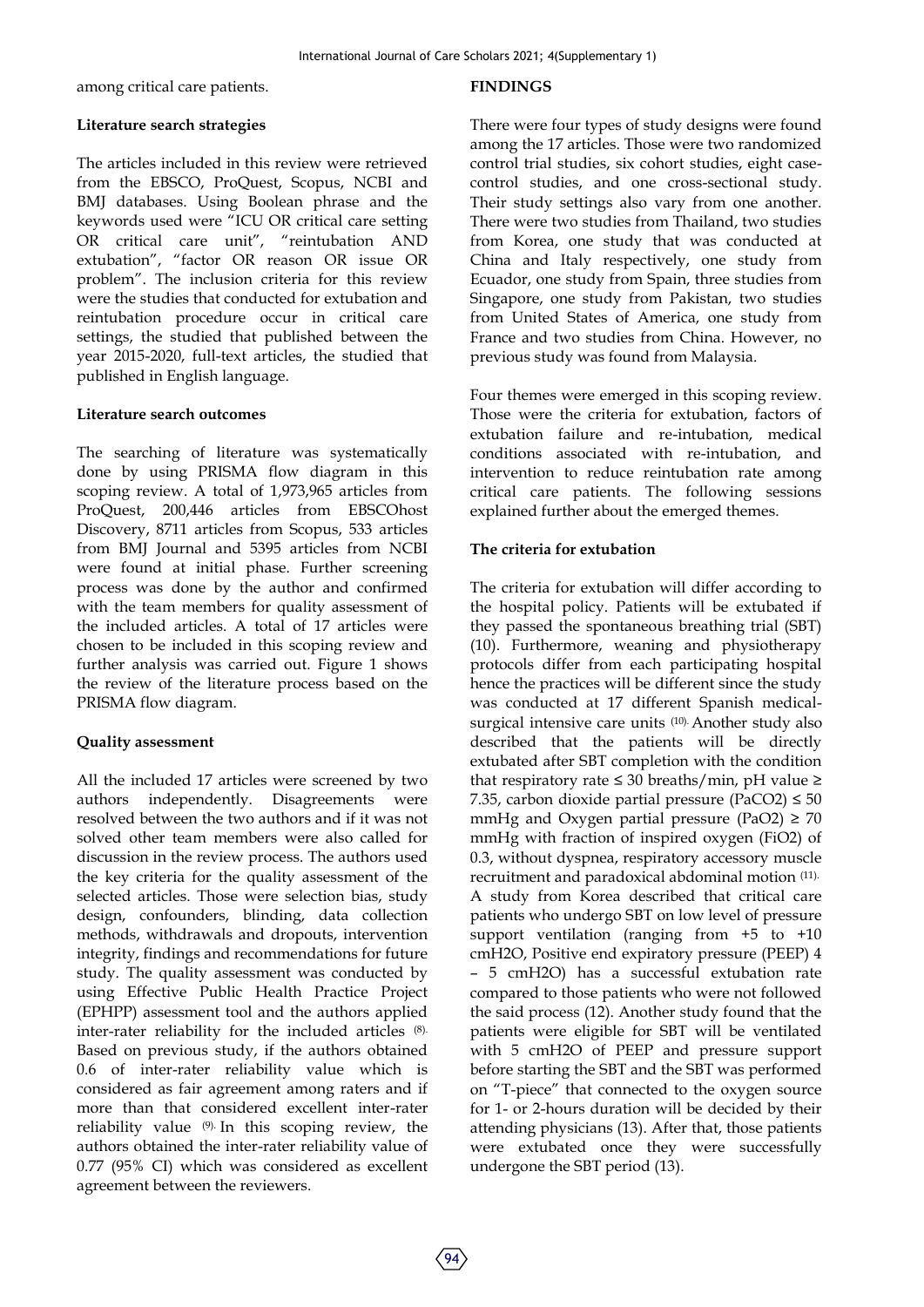International Journal of Care Scholars 2021; 4 (Supplementary 1)

#### *PRISMA FLOW DIAGRAM*



Besides, a post-operative weaning criteria includes hemodynamic stability whether no or decreasing use of cardio active drugs, absence of significant bleeding (<100 mL/h), absence of significant arrhythmias, adequate urine output (>1 mL/kg/h), oxygen saturation more than 95% with fractional concentration of inspired oxygen less than 0.50 and the patient also needed to be sufficiently awake to follow commands (5). The critical care patients will be extubated when they pass the SBT period and their hemodynamic is stable.

#### **Factors of extubation failure and re-intubation**

The extubation failure is highly correlated with reintubation. Studies found that the re-intubation was commonly happened in critical care patients who have been extubated within 48 hours  $(6, 10-11)$  & 13 -14). On the other hand, another study defined the re -intubation as the extubation failure as unplanned reintubation within 72 hours of extubation (12). The factors of re-intubation were 3 major reasons: cardiac, respiratory and thoracic (5). Highest rate of re-intubation is respiratory reason where patients get impending respiratory failure. Meanwhile for

cardiac patients, the reasons are because of cardiopulmonary arrest, pulmonary hypotension after combined valvular and CABG surgery and arrhythmia (5).

The factors of extubation failures also found in high risk patients: age >65 years, comorbidities >1, upper airway problems, COPD, APACHE II > 12, >1 failed SBT, copious secretions, BMI >30, and cardiac insufficiency, both in control and rest group (10). Another study found that extubation failures were common among overweight and obese patients with planned extubation, the frequent cause of extubation failures were a patient with hemodynamic instability, excess secretions, upper airway obstruction and encephalopathy (7). Extubation failures usually occur to patients with lower body temperature in which it reflects on the severity of the illness and have less physiologic reserve, patient with higher faces anxiety scale (FAS) and higher calcium level (6). Moreover, even though it was not statistically significant, the usage of steroid, inotropic agents and sedatives can be seen more in the patient with failed extubation  $(6)$ &12). A retrospective study conducted among 15840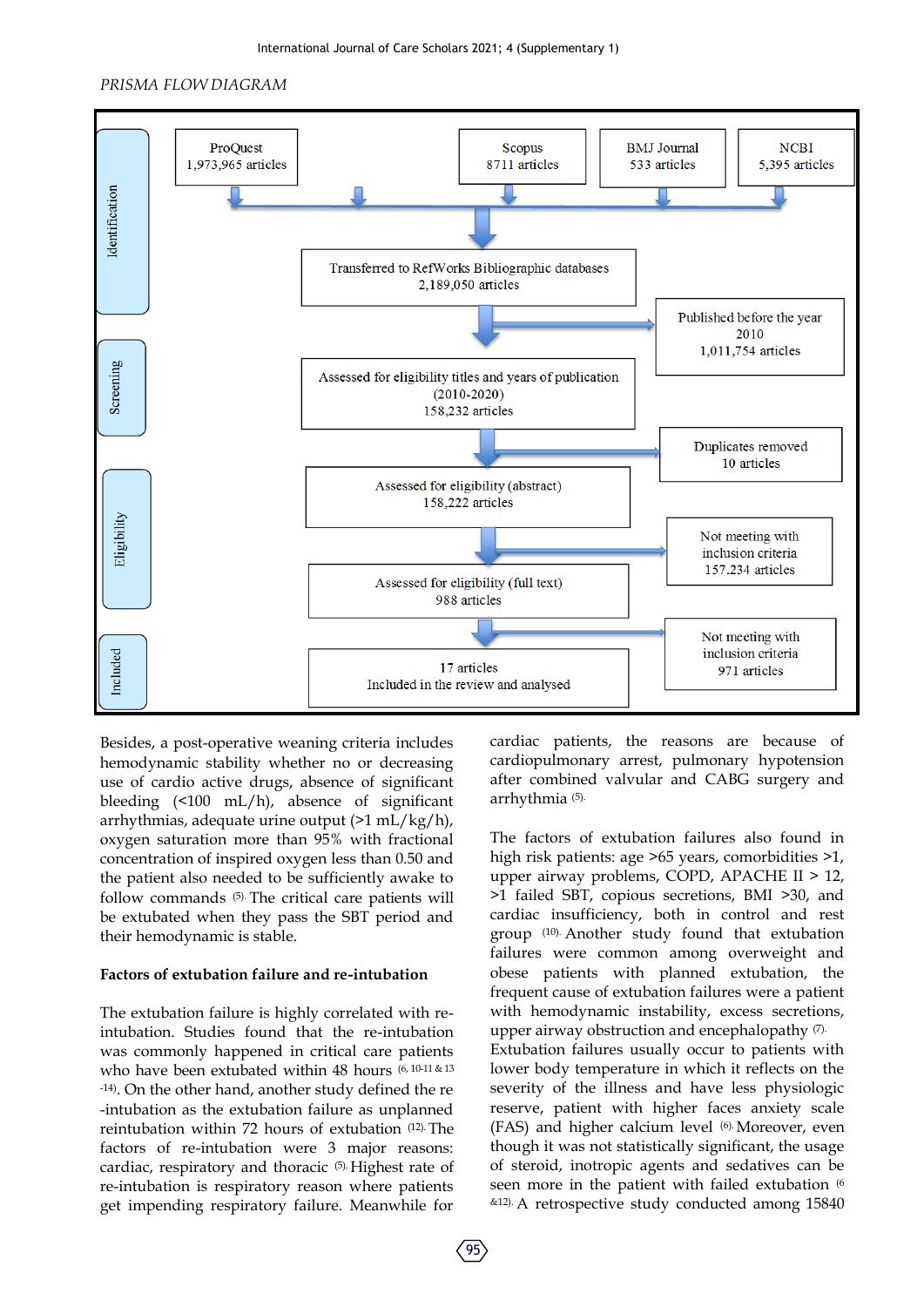critical care patients in Taiwan found that reintubation rate is high in older patients, patients with comorbidities, district hospitals and public hospitals (15).

Another prospective observational study about predictive factors of reintubation in Thailand, identified that elevated blood urea nitrogen level, low hemoglobin level, and muscle weakness were identified as independent risk factors for reintubation (16). Unplanned extubation is also a significant risk factor for reintubation. Nearly 2.6% of study's patients experienced an unplanned extubation with a reintubation rate of 23.1% (12). Another factors for reintubation also because of longer duration of mechanical ventilation before extubation, initial intubation for respiratory reasons, initial intubation outside of the operating room setting and the use of NIV after extubation (17). Apart from that, reintubation risk is also associated with anaemia in which is defined either as serum haemoglobin levels <10 g/ dl or haematocrit <34% in prior studies (17). In addition, the environmental factors such as unplanned extubation usually occurred during night shift and with nurses with shorter career and experience (17).

## **Medical conditions associated with reintubation**

As mentioned by previous study, there were 3 factors of reintubation which were cardiac, respiratory and thoracic (5). Weak patients have a higher risk of reintubation after spontaneous breathing trial (SBT) <sup>(10)</sup>. Respiratory muscle exhaustion is an important criteria for diagnosing post-extubation respiratory failure because SBT can be demanding especially for critically ill patients (13). In addition, inability to manage secretions are also important risk factors for reintubation (10).

In a retrospective control study, it was stated that the factors that connected to the reintubation were when the patient had pneumonia and/or sepsis (12). In addition, the researchers also stated that if the initial reason for extubation was respiratory reason the patient will be likely to be reintubated (12). The common aetiologies of patients that experienced reintubation were pulmonary failures, cardiovascular failures and neurological failures (7). Moreover, diabetes mellitus and stroke were the common underlying comorbidities that associate with reintubation (7). Studies also found that failed extubation groups also have higher blood urea nitrogen (BUN) level and end stage renal failure (ESRD) (6&7). A study also found that patients who have pneumonia also lead to extubation failure (16).

#### **Intervention to reduce re-intubation rate**

Studies have suggested that 1 hour re-connection to the ventilator to rest after successful SBT period, the use of noninvasive ventilation (NIV) protocol extubation for periods of at least 1 hour, and with a minimal duration of 8 hours within the first 24 hours following extubation can reduce the reintubation rate from 28% to 15%among critical care patients (10 & 18). Another study also suggested that proper usage of sedations and analgesics can reduce the asynchronization of patient and ventilator interface, thus reducing the oninvasive positive-pressure ventilation (NIPPV)failure, the re -intubation rate and mortality rate (19).

Moreover, NIV usage after extubation helped to reduce the usage of re-intubation risks (11). However, a study showed that NIV prophylactic after extubation only benefits to patients that have weak cough peak flow post extubation (13). Besides that, 1.0 g/dl difference in median hemoglobin levels of critical care patients were not associated with extubation failure, however it is wise to note that the role of anemia as the markers for disease severity and respiratory failure (12). A study also suggested that there were top three predictors for successful extubation in critical care patients which were rapid shallow breathing index (RSBI), respiratory rate and minute ventilation (14).

## **DISCUSSION**

Based on this scoping review findings, there are few aspects that can be taken into consideration as key indicators to prevent the rising trends in rate of re-intubation among critical care patients. The following sessions will describe further about discussion.

## **Criteria for extubation**

Studies have described that the higher blood urea nitrogen (BUN) level was associated with extubation failure among critical care patients (6 &7). The BUN measures the amount of urea in the blood and indicates kidney function of the patients (20). The higher BUN level was associated with risk of kidney disease progression and was useful for renal outcomes prediction in ventilated patients (21). This suggested that good kidney prognosis can predict the success of the extubation among critical care patients.

Another study suggested that the abnormal rise in central venous pressure during spontaneous breathing trial (SBT) was associated with extubation failure (13). Cardiac patients were at risk for extubation failure due to abrupt burden for the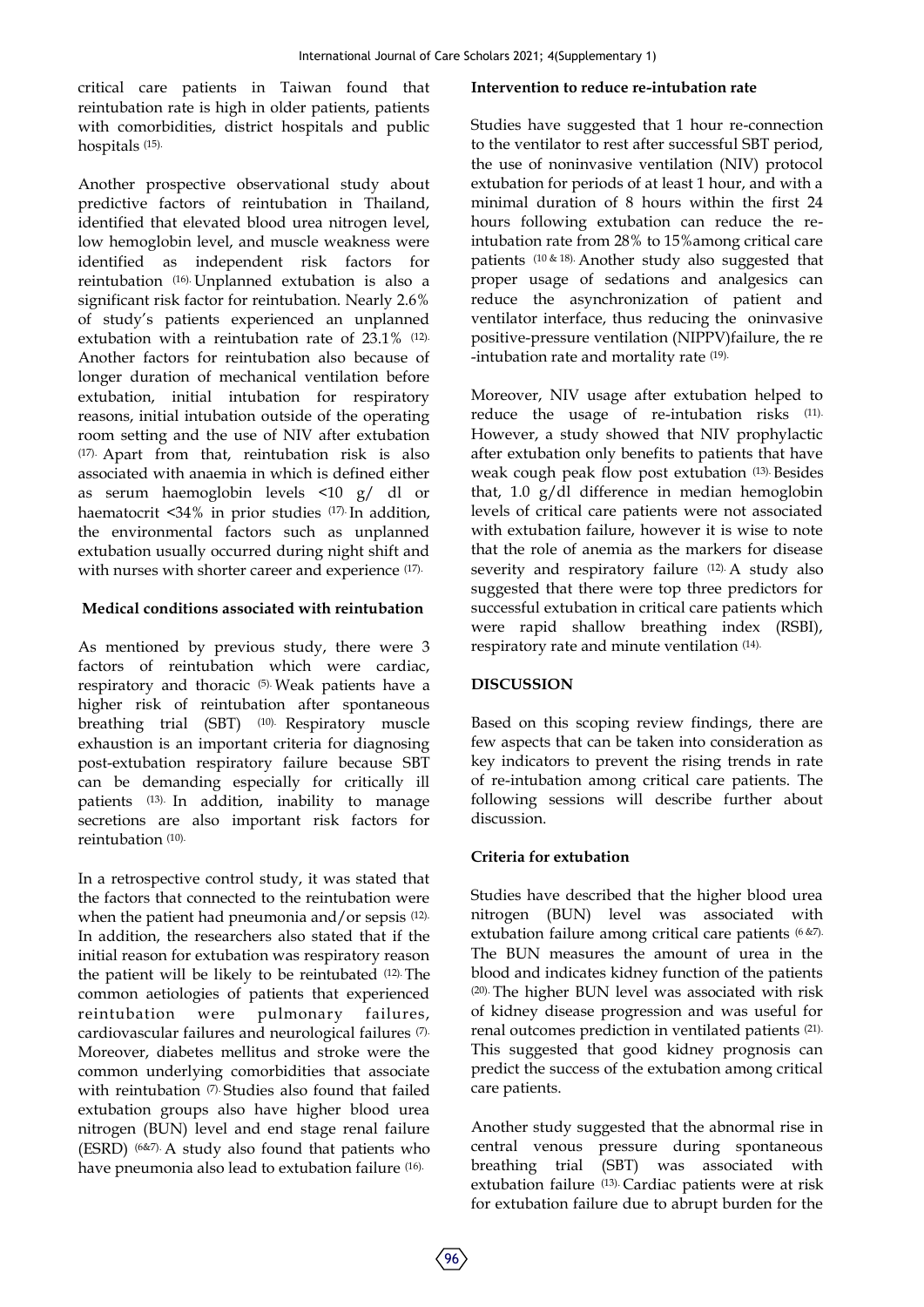cardiovascular system (14). This was support by a study saying that one of the common etiology of reintubation was cardiovascular failures (7, 22). Moreover, the higher BUN level was associated with cardiovascular mortality in patients with acute heart failure (23). Therefore, it is suggested to consider the findings above as the indicators of criteria for extubation to decrease the risk of re-intubation, improve the rate of mortality and the length of hospital stays among critical care patients.

## **Factors of extubation failure and reintubation**

Studies have shown that advanced age seems to be highly correlated with extubation failure (21-22). The reason might be due poor underlying health condition or comorbidity that they have prior to the hospital admission such as COPD, hypertension and hypeglycemia. Moreover, extubation failures usually occur to patients with lower body temperature in which it reflects on the severity of the illness and have less physiologic reserve, patient with higher faces anxiety scale (FAS) and higher calcium level (6). A study also found out that the difference level of haemoglobin is not associated with extubation failure (12). This finding was opposite from a study which they found that higher haemoglobin levels were associated with weaning success (24). In addition, haemoglobin involves in oxygen delivery that affect the cardiac workload, breathing and respiratory muscle endurance (24 &25). Besides, patients with SBT failure have increase in haemoglobin values which indicate that SBT induced higher haemoglobin and haematocrit values (14 & 25). However, patients with red blood cell transfusion were associated with severity if diseases thus can give insight about further prognosis (25). Thus, we need to monitor the haemoglobin level in critical care patients before the extubation take place.

## **Medical conditions associated with reintubation**

Medical conditions such as pneumonia, and cardiac failure were common cause for re-intubation among critical care patients (5 &14). This was supported by a recent study stated that severe pneumonia patients were likely to have extubation failure (21). This can be indicated by APACHE II score > 17.5, blood glucose > 9.87 mmol/l, fentanyl usage > 1.135 mg/d, and the need for RBC transfusion might be associated with higher risk of extubation failure (21).

Study also shown that the patient with lower body temperature associated with disease severity (6). Patient with low temperature or hypothermia can lead to coagulopathy which can be hard to be detected since lab assays run in boy normal temperature (23 &24). Furthermore, it also associated with longer hospital stays, requirement for blood

transfusion and increase risk of cardiac diseases which will ultimately affect the quality of life of patients (24 & 26-27). Additionally, patients with fever were associated with less likelihood to successful weaning from ventilator (26 & 28). The study also found out that patient with hypothermia also associated with decreased ventilator-free days and higher mortality rate (26). Thus, assessing the underlying medical conditions of critical care patients is important.

## **Intervention to reduce re-intubation rate**

The re-intubation can be prevented if there is intervention done before or after the extubation. The intervention might be the use of non-invasive ventilation such as venturi mask or the use of correct sedatives and analgesics during the extubations. A previous randomize control study was conducted among critical care patients (10). They have formed control group and rest group. The control group was extubated straight after a successful spontaneous breathing trial (SBT). Meanwhile the rest group was given a 1 hour reconnection to a mechanical ventilator before extubation. Their results showed that reintubation within 48 hour post extubation was common in the control group rather than the rest group (10). This could be due to the SBT period. SBT can be hard work for critically ill patients which could lead to diaphragm muscle fatigue. Thus, the reconnection to mechanical ventilators after a tired SBT helps the muscle to relax and prepare for extubation.

Studies also shown that usage of NIV after extubation reduce the risk of re-intubation among critical care patients (23 & 28). Another intervention used to reduce risk of re-intubation is the use of analgesics and sedatives during extubation especially if the patient undergoes unplanned extubation (17 & 29). Moreover, patients with unplanned extubation have significantly higher incidents of pain and lower sedation levels which likely to cause delirium (17). In order to manage the interface intolerance of extubation, administering the sedatives (dexmedetomidine, propofol) or analgesia (fentanyl, sufentanyl) to patients that develop NIPPV asynchrony in which ultimately decrease the failure of NIPPV trial (24 & 29).

According to their hypothesis, analgesics and sedatives can reduce the rate of delirium, relieve anxiety, and stimulate patients to sleep. Physiologically, the body stress response such as hypertension and tachycardia can be modulated in which improve the respiratory status. It also reduced patient's use of NIPPV. Therefore, we need to focus monitoring about cardiovascular function by monitoring the central venous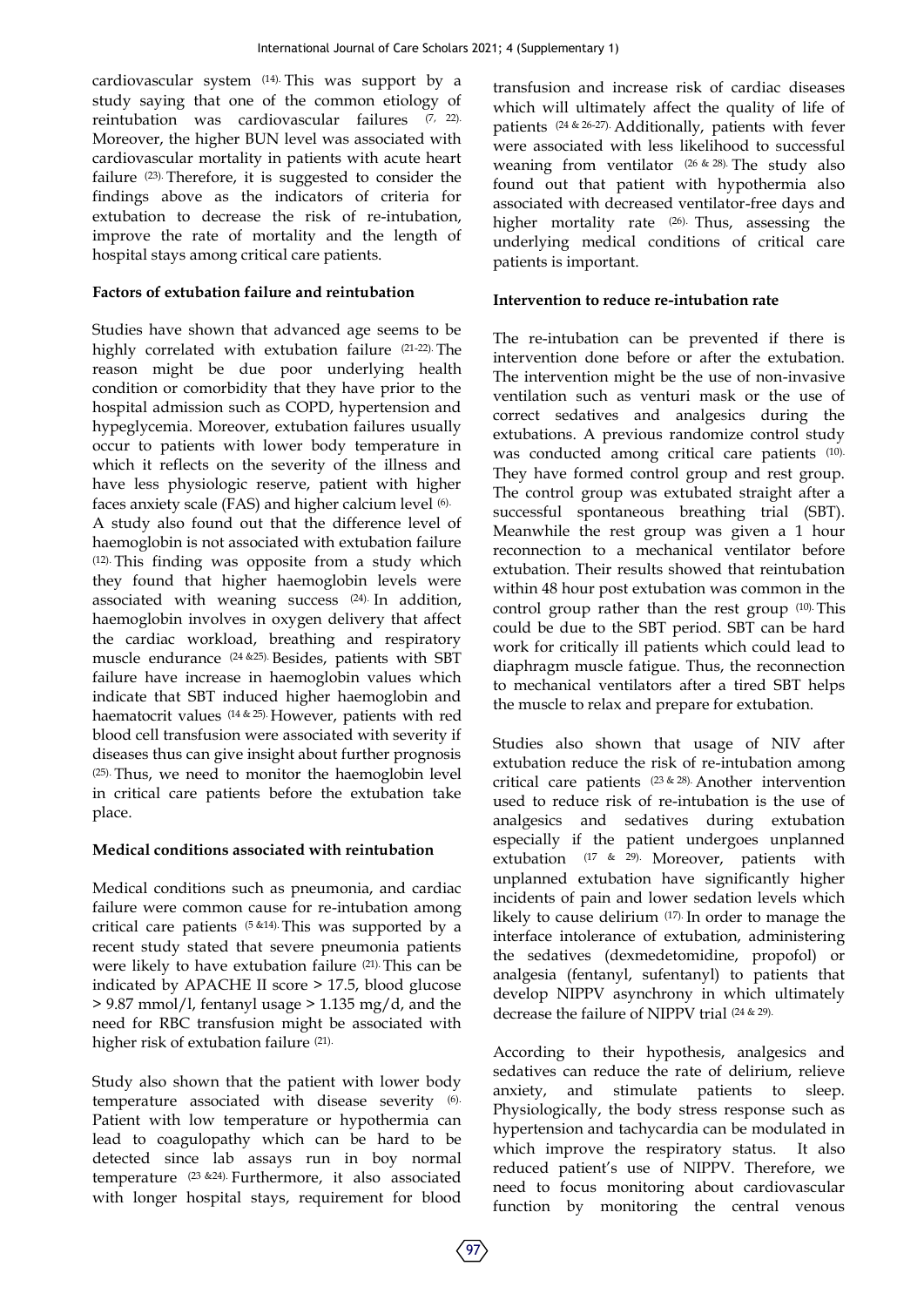pressure and neurological status of patients after starting SBT so that appropriate intervention can be taken.

## **LIMITATION**

There is limited study conducted on intervention to improve the rate of successful extubation. In addition, there is very limited study on this particular topic especially in Malaysia. Even though there is evidence and study in the Southeast Asia region, the demographic will be different and will eventually affect the study results. The study for the indicator that predicted extubation failure is widely available however there is no specific research on the effectiveness of it.

## **CONCLUSION**

The rate of extubation failure and re-intubation is still considerably high among critical care patients. It was associated with failed spontaneous breathing trials, severity of medical conditions of patients and environmental factors such as experience of staff. Re-intubation can lead to longer hospital stay and higher mortality rate. However, it can be reduced with several prophylactic interventions such as the use of noninvasive ventilation in between successful spontaneous breathing trials and extubation, the use of analgesics and sedatives during extubation and monitoring the indicators like blood urea nitrogen and central venous pressure. Future studies that focus on intervention to reduce reintubation incidents should be conducted. Studies for extubation and re-intubation should also include the assessment of nurses and physicians in handling extubated patients as external factors.

## **CONFLICT OF INTEREST**

Authors declare there is no conflict of interest in this study.

## **REFERENCES**

- 1. Malbrain MLNG, Huygh J, Peeters Y & Bernards J. Hemodynamic monitoring in the critically ill: An overview of current cardiac output monitoring methods. F1000Research. 2016; (5): 1–9. https://doi.org/10.12688/ f1000research.8991.1
- 2. NHS. Intensive Care. 2019; https:// www.nhs.uk/conditions/intensive-care/.
- 3. Malaysia Society of Intensive Care. Welcome to MSIC. 2017; Retrieved March 2020, from http://www.msic.org.my/.
- 4. Jamaludin TSS, Suhaimi NS, Mohd Noor H & Nurumal MS. Intensive Care Unit (ICU) Readmission: A Mixed- Method Systematic Review. International Journal of Care Scholars 2021; 4(2).
- 5. Siddiqui KM, Samad K, Jonejo F, Khan MF & Ahsan K. Factors affecting reintubations after cardiac and thoracic surgeries in cardiac intensive care unit of a tertiary care hospital. Saudi journal of anaesthesia. 2018; 12(2), 256.
- 6. Suraseranivong R, Krairit O, Theerawit P & Sutherasan Y. Association between agerelated factors and extubation failure in elderly patients. PLoS ONE. 2018; 13(11), 1– 11. https://doi.org/10.1371/ journal.pone.0207628.
- 7. Chao CM, Lai CC, Cheng AC, Chiang SR, Liu WL, Ho CH, Cheng KC. Establishing failure predictors for the planned extubation of overweight and obese patients. PLoS ONE. 2017; 12(8), 1–11. https:// doi.org/10.1371/journal.pone.0183360
- 8. Effective Public Health Practice Project (EPHPP). Quality Assessment Tool for Quantitative Studies. 2021; Retrieved on 6th November 2021. https://www.ephpp.ca/ quality-assessment-tool-for-quantitativestudies/
- 9. Armijo‐Olivo S, Stiles CR, Hagen NA, Biondo PD, Cummings GG. Assessment of study quality for systematic reviews: a comparison of the Cochrane Collaboration Risk of Bias Tool and the Effective Public Health Practice Project Quality Assessment Tool: methodological research. Journal of evaluation in clinical practice. 2012;18(1):12- 8.
- 10. Fernandez R. Reconnection to mechanical ventilation for 1 h after a successful spontaneous breathing trial reduces reintubation in critically ill patients: a multicenter randomized controlled trial. Intensive Care Medicine. 2017; 43(11), 1660– 1667. https://doi.org/10.1007/s00134-017- 4911-0K.
- 11. Vaschetto R, Longhini F, Persona P, Ori C, Stefani G, Liu S, Navalesi P. Early extubation followed by immediate noninvasive ventilation vs. standard extubation in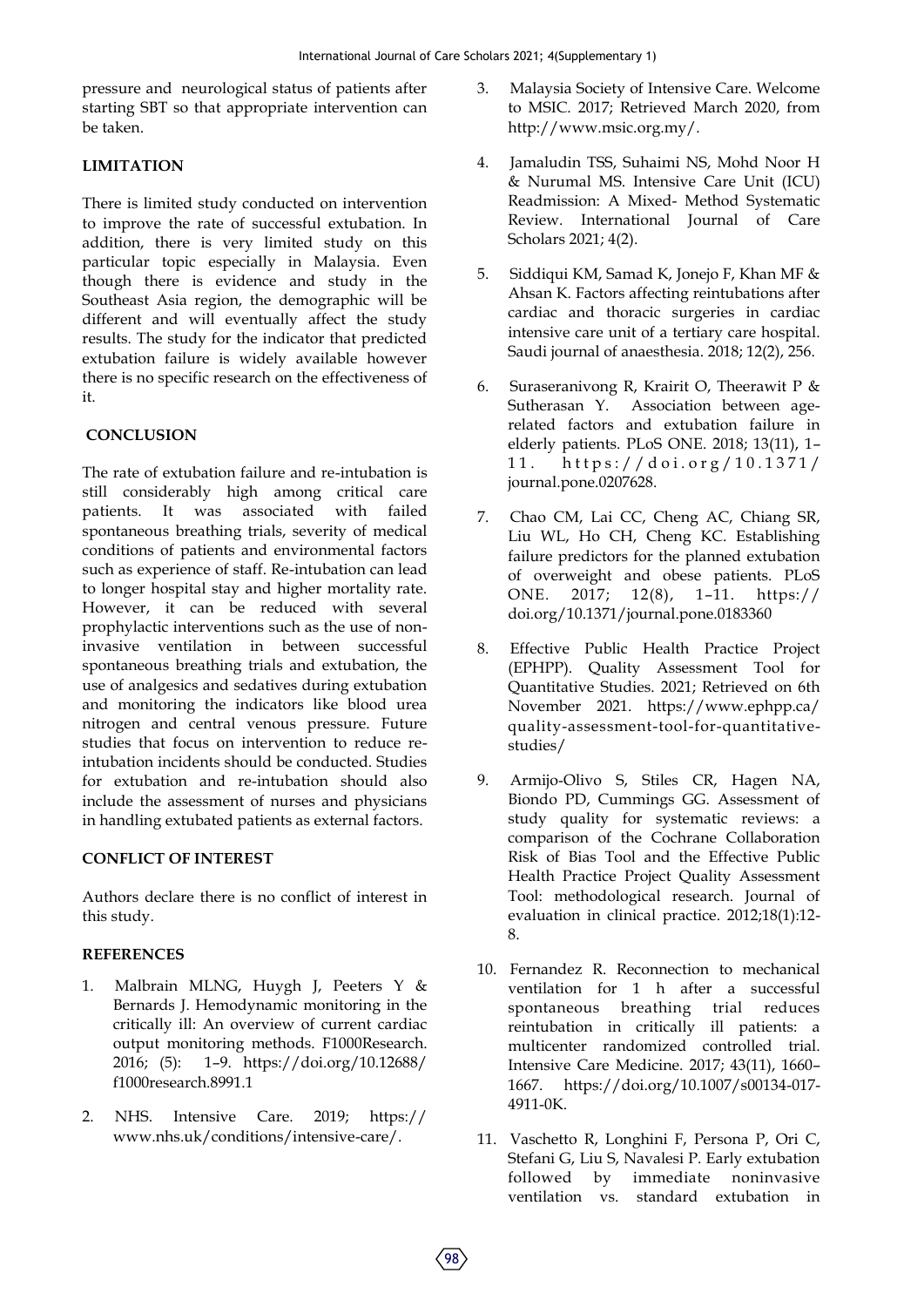hypoxemic patients: a randomized clinical trial. Intensive Care Medicine. 2019; 45(1), 62– 71. https://doi.org/10.1007/s00134-018-5478 -0.

- 12. Lee AL, Chung CR, Yang JH, Jeon K, Park CM & Suh GY. Factors Affecting Invasive Management after Unplanned Extubation in an Intensive Care Unit. The Korean Journal of Critical Care Medicine. 2015; 30(3), 164–170. https://doi.org/10.4266/kjccm.2015.30.3.164.
- 13. Dubo S, Valenzuela ED, Aquevedo A, Jibaja M, Berrutti D, Labra C, Castro R. Early rise in central venous pressure during a spontaneous breathing trial: A promising test to identify patients at high risk of weaning failure? PLoS ONE. 2019; 14(12), 1–11. h t t p s : / / d o i . o r g / 1 0 . 1 3 7 1 / journal.pone.0225181.
- 14. Tu CS, Chang CH, Chang SC, Lee CS & Chang CT. A Decision for Predicting Successful Extubation of Patients in Intensive Care Unit. BioMed Research International. 2018; https://doi.org/10.1155/2018/6820975.
- 15. Chu CC, Liu CJ, Yen SM, Chou WY, Kung PT, Tsai YS & Tsai WC. Factors associated with re-intubation within 14 days after ventilator liberation. Respiratory Care.2017; 62(12), 1557-1564.
- 16. Piriyapatsom A, Williams EC, Waak K, Ladha KS, Eikermann M & Schmidt UH. Prospective observational study of predictors of re-intubation following extubation in the surgical ICU. Respiratory Care. 2016; 61(3), 306-315
- 17. Kwon EO & Choi KS. Case-control Study on Risk Factors of Unplanned Extubation Based on Patient Safety Model in Critically Ill Patients with Mechanical Ventilation. Asian Nursing Research. 2017; 11(1), 74–78. https://doi.org/10.1016/j.anr.2017.03.004.
- 18. Thille AW, Boissier F, Ben-Ghezala H, Razazi K, Mekontso-Dessap A, Brun-Buisson C & Brochard L. Easily identified at-risk patients for extubation failure may benefit from noninvasive ventilation: a prospective beforeafter study. Critical Care. 2016; 20(1),
- 19. El Hadidy S, Saad M, El Hossany R, El Gohary T & El Ghobashy M. Coinciding Changes in B Lines Patterns, Haemoglobin and Hematocrit Values Can Predict Outcomes of Weaning from Mechanical Ventilation. Open access Macedonian journal

of medical sciences. 2019; 7(23), 4010–4014. https://doi.org/10.3889/oamjms.2019.615.

- 20. Hsiung Lee ES, Jiann Lim DT, Taculod JM, Sahagun JT, Otero JP, Teo K, et al. Factors associated with reintubation in an intensive care unit: A prospective observational study. Indian J Crit Care Med 2017;21:131‑7.
- 21. Yu H, Luo JN, Hu Y, Liu D, Wang M & Liang Z. Early prediction of extubation failure in patients with severe pneumonia: a retrospective cohort study. Bioscience Reports. 2020; 40(2).
- 22. Buppha P, Kusumaphanyo C & Chittawatanarat K. Outcomes and risk factors of extubation failure: a multicenter study of the THAI Surgical Intensive Care Units (SICUs). J Med Assoc Thai. 2016; 99 (suppl 6), S136-S144.
- 23. Thomrongpairoj P, Tongyoo S, Tragulmongkol W & Permpikul C. Factors predicting failure of noninvasive ventilation assist for preventing reintubation among medical critically ill patients. Journal of Critical Care. 2017; 38, 177-181.
- 24. Lai YC, Ruan SY, Huang CT, Kuo PH & Yu CJ. Hemoglobin levels and weaning outcome of mechanical ventilation in difficult-to-wean patients: a retrospective cohort study. PloS one. 2013; 8(8), e73743. https:// doi.org/10.1371/journal.pone.0073743.
- 25. Ghiani A, Sainis A, Sainis G. et al. Anemia and red blood cell transfusion practice in prolonged mechanically ventilated patients admitted to a specialized weaning center: an observational study. BMC Pulm Med. 2019; (19), 250. https://doi.org/10.1186/s12890- 019-1009-1.
- 26. Netzer G, Dowdy DW, Harrington T, Chandolu S, Dinglas VD, Shah NG, Colantuoni E, Mendez-Tellez PA, Shanholtz C, Hasday JD & Needham DM. Fever is associated with delayed ventilator liberation in acute lung injury. Annals of the American Thoracic Society. 2013; 10(6), 608–615. https://doi.org/10.1513/AnnalsATS.201303- 052OC.
- 27. Jamaludin TSS & Chong CM. Influence of Perceive Social Support or Pre-Operative Support Program on Quality of Life in Patients Awaiting Coronary Artery Bypass Grafting (CABG) Surgery: Mixed Method